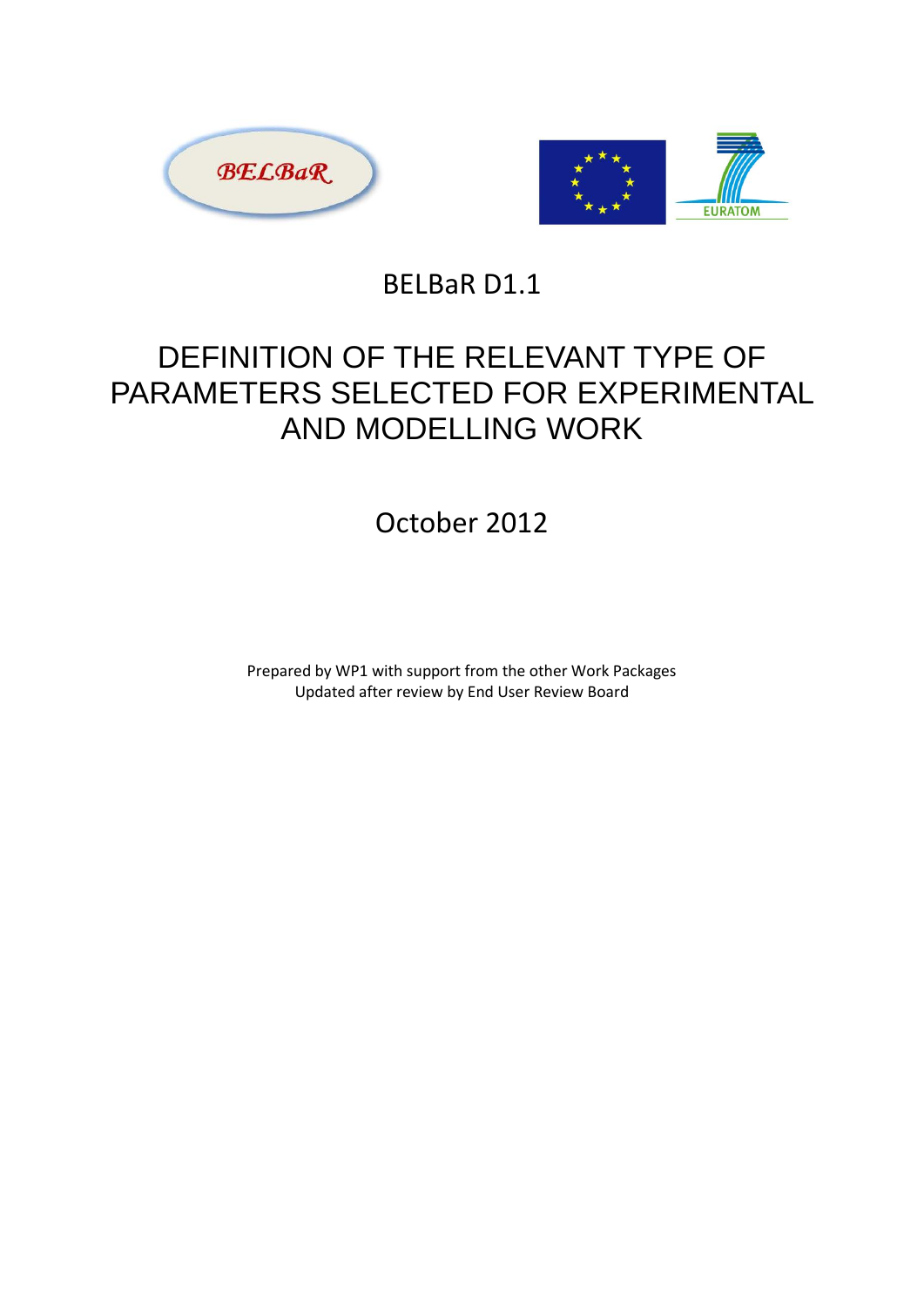The research leading to these results has received funding from the European Atomic Energy Community's Seventh Framework Programme (FP7/2007-2011) under grant agreement n° 295487.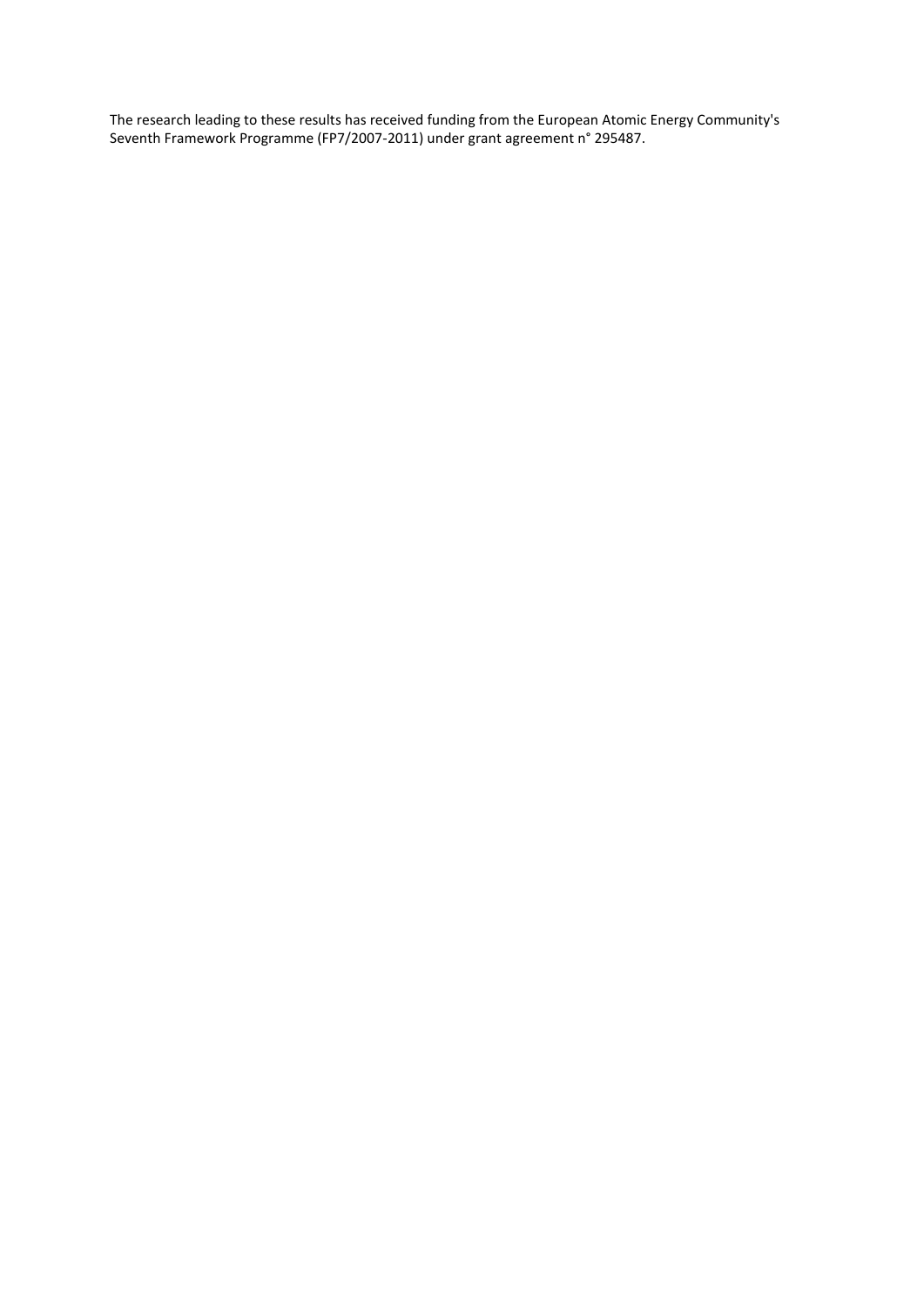## **1 Introduction**

In the BELBaR description of work it is stated that WP1 will have the responsibility to ensure that the type and values of the parameters selected for experimental and modelling work should be those that will enable, as far as possible, representation of the range of different situations which can be expected in a repository. WP1 will define these parameters and values in an internal report at the beginning of the project – the current document. This report will be submitted to the end user review board for review and agreement with the consortium. This review and agreement will be a project milestone prior to engaging in core project work. This is done according to the information flow chart shown i[n Figure 1.](#page-2-0) The primary purpose of this document is to give a first indication of the content of the arrows leaving WP5. The arrows from WP5 represent the sub-chapters in the document, more information of the detailed input from safety assessment will be found in BELBaR deliverable D1.2.

The parameters measured in and obtained from the experiments will either be used to "validate" the quantitative models that are used in performance & safety assessments or to advance the conceptual (and mathematical) models. Already at this stage there is an idea to make a distinction between these types of parameters, even if there may be situations where they are overlapping.



<span id="page-2-0"></span>**Figure 1 Simplified figure of the information flow between the work packages at the onset of the project**

In BELBaR two principal processes of potential importance for the long term performance of a nuclear waste repository are studied: Erosion of a bentonite buffer and radionuclide transport mediated by bentonite colloids. The approaches for the handling of these two processes in safety assessments are different in nature and the parameters needed for their representation will be different. Therefore, the discussion on the parameter need has been divided into two separate sections:

## **2 Erosion of a bentonite buffer**

The risk of buffer erosion has been defined to result mainly from the interaction with very dilute groundwater. The key factors to study is the conditions that lead to an onset of erosion and the the consequent mass loss rate. Therefore, one of the most important aspects to assess in the BELBaR project is to verify under which conditions onset of mass loss actually can occur: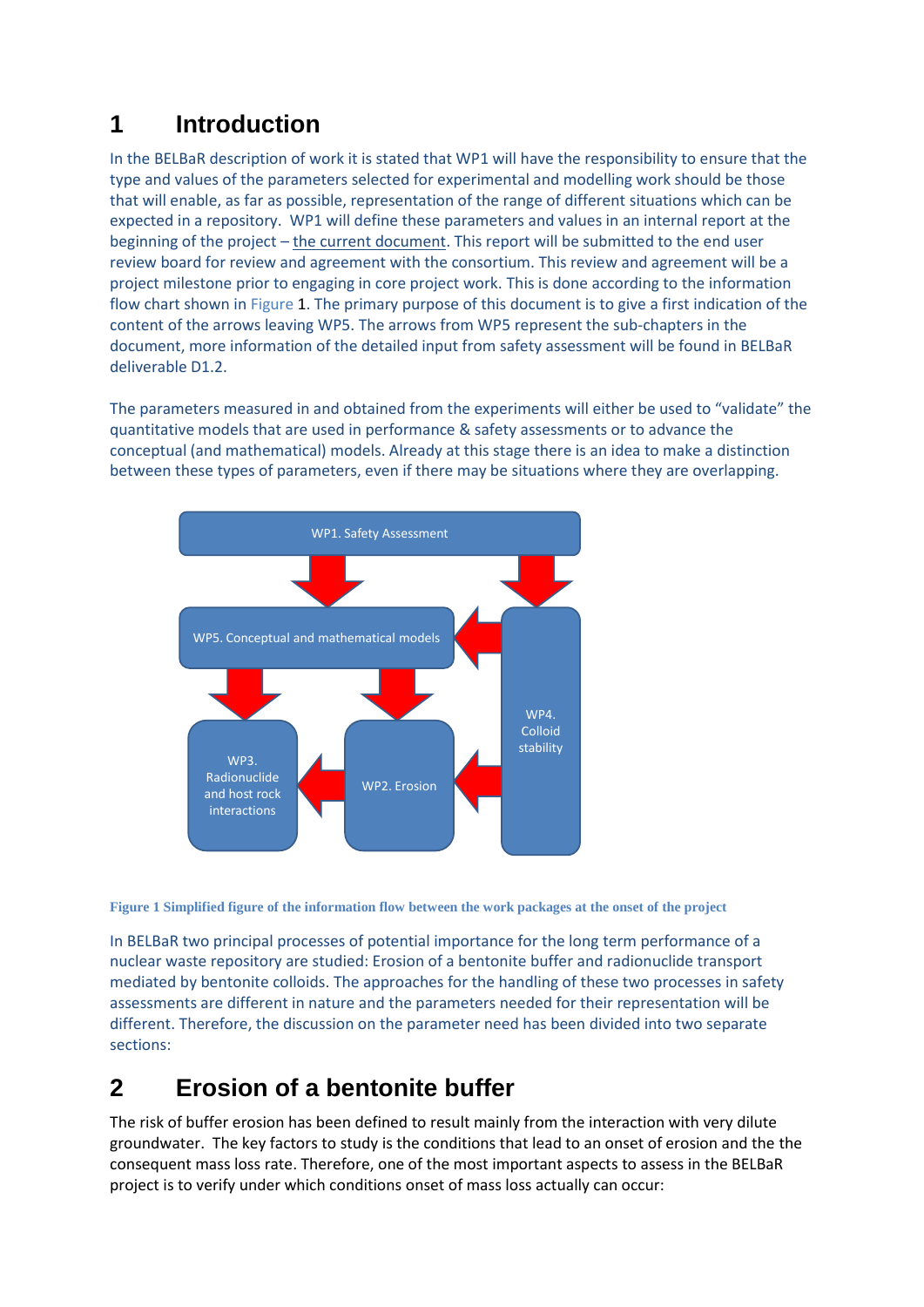#### The key factors study is colloid stability as a function of:

- o Composition of the starting material
- o Ionic strength
- o Ion composition (mono- divalent)
- o pH, edge charge

The second important aspect is the consequent mass loss rate.The BELBaR project does have a strong modelling component and both new model development and model extension are expected to take place during the project. However, as a starting point for the experimental targets the parameters in the current model used in quantitative assessments /Moreno et al 2010/ have been selected. This model calculates the mass loss as a function of water velocity and fracture aperture. The dominating control parameters in the experiments are then water flow rate and erosion geometry. The parameters needed for this model should be of importance for alternative models and model extensions as well. However, additional parameters may also be required and obtaining those should not be impossible, since BELBaR main is focussed on flexible, short duration tests.

The measured parameters for the validation of the quantitative models could then be:

- 1. Total mass loss rate
	- o The value of this "variable" having a direct influence on a safety function indicator should be appropriately normalized to enable comparison between tests, e.g. as per unit area, but consideration is needed of the area used for normalization in radial geometries, i.e. what area is actually "exposed" to a conductive fracture?
- 2. Clay/gel penetration distance into a fracture
	- $\circ$  With respect to the initial position (or maybe absolute penetration distance in axisymmetric setup?)
- 3. Density as a function of distance from the original position: the properties of the material as it penetrates into a fracture:
	- o From what can be considered as bulk material
		- in the intersecting fracture case this is the same as distance from deposition hole and the setup is axi-symmetric and
		- **in 1D-setups (like column tests) this will be the only running coordinate**
- 4. Solids characteristics in the effluent
	- o Colloids size and concentration
	- o Exchangeable-cation composition??
	- o Demixing of components in the solid Particle size distributions of both accessory minerals and smectites.
		- at the moment we can assess total mass loss *post mortem*
- 5. Chemical composition of the effluent (incl. electrical conductivity, EC)
	- o Chemical composition of the final solution in the batch tests (incl. EC)

For advancing the model in /Moreno et al 2010/ and for the development of new approaches:

- I. Clay/gel viscosity and Young's modulus (E' and E'' to characterize strength of the clay/gel)
	- o As function of shear rates at low end, solids concentration, ionic strength, composition (homoionic and mixed solutions), pH, etc) This should be done also for cases where colloids are unstable.
	- o The viscosity of dilute gel/sol of sodium montmorillonite in dilute homoionic solutions
	- $\circ$  It is highly recommended that bentonites with monovalent and divalent counterions will types of bentonite be included in the studies, as well as bentonites with a mixture of counterions..
	- $\circ$  The conservativeness in safety analysis by choosing Na-bentonite is probably valid for the mass loss criterion but not necessarily so from the erosion geometry perspective
- II. Friction at clay-rock interface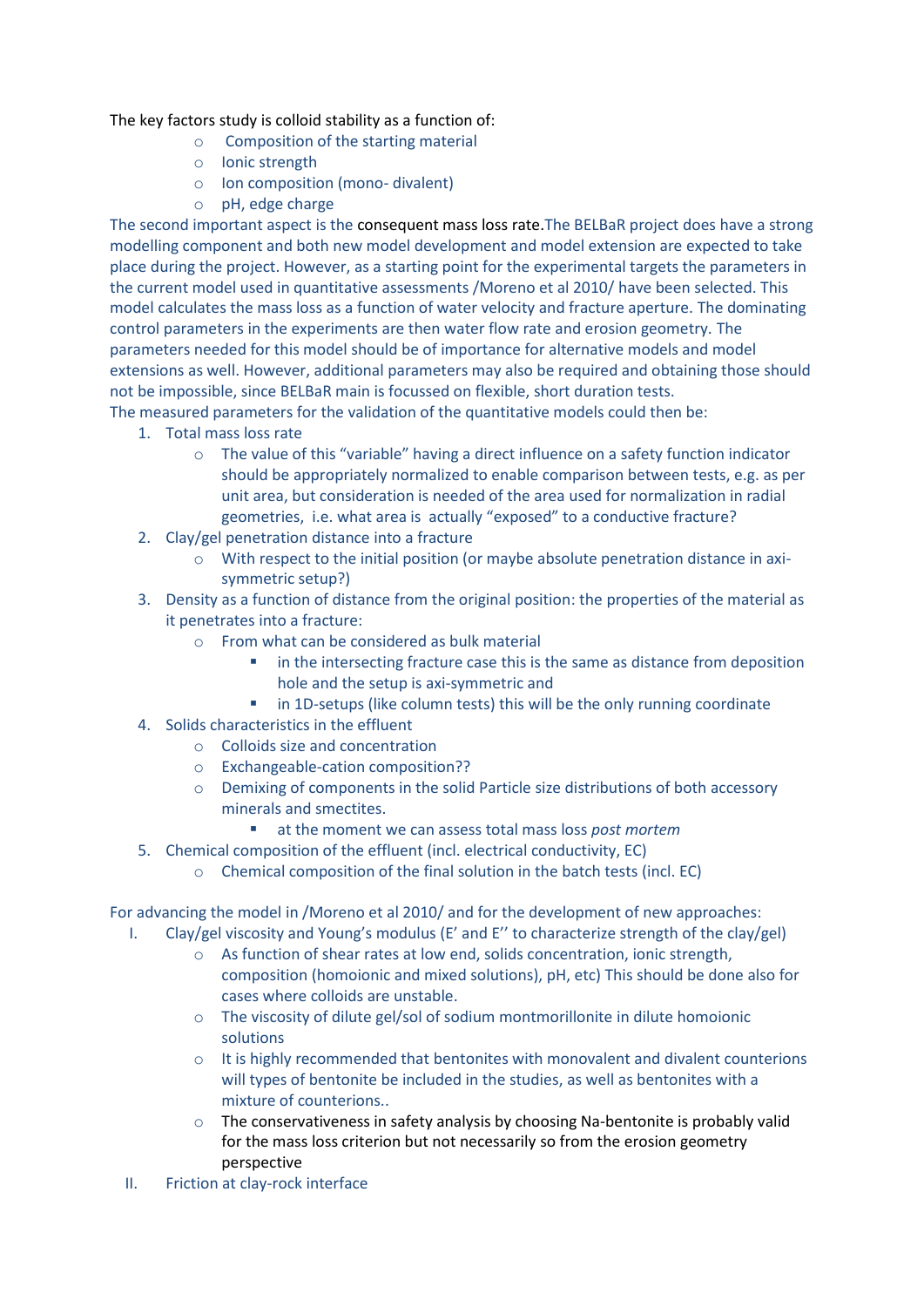- o It is far less obvious how to handle this
- o Surface roughness, could be oen alternative
- III. interlayer spacing or other geometrical parameters like particle size, which is a valuable piece of information, these will have an effect on the colloid transport, especially diffusion, but it is not currently clear how this should be taken into account in developed models
	- o Measurements of CEC, exchange complex, surface charge density and location, typical sizes of smectite particles in bentonites considered in BELBaR
	- o Test parameters: solids concentration and porewater ionic strength
- IV. The importance and appearance of accessory minerals
	- o This includes complete characterization of mineral composition of MX-80, FEBEX or other bentonites considered in BELBaR
	- $\circ$  Experiments artificial or purified accessory minerals in an amount < 20% by mass, trying to make the accessory minerals identifiable or visible
	- $\circ$  Tests with variable amounts of accessory minerals The dissolution of gypsum and other calcium minerals contained in natural bentonite. The aim is to explore the effects of soluble minerals on the erosion of bentonite, as they may give rise to ionic strength above which destabilises colloids, before the time they have been fully leached from natural bentonite under repository conditions
	- o Effects of salt dissolution on bentonite exchange complex
	- $\circ$  It is important to determine also the final solution composition, especially with batch tests.
- V. Homogenisation of the deficit (due to mass loss)
	- $\circ$  Is as, if not more, important as the mass loss rate for penetrating copper corrosion. For example, the roughly same amount of corrodant from one intersecting fracture will corrode deeper (and make early through-penetration by corrosion) of the canister wall if the exposed area of the canister wall is smaller (with even lower mass loss)
	- $\circ$  The erosion geometry depends on the rheological properties of the yet not eroded mass (how effectively it will homogenise itself)
	- $\circ$  Ca- and Na-bentonite differs not only in that they will be chemically eroded at different rate, but also in that they homogenise themselves at rather different rates.
	- $\circ$  Some measurements of rheological variables of Ca-bentonite and mixed bentonites at low density may be needed
	- $\circ$  The homogenisation aspect is important, but it is not the key focus of BELBaR and it is studied in other projects. It is still anticipated that BELBaR may deliver some results with respect to the rheological properties of bentonite
- VI. The importance and appearance of gravity
	- o Experiments with inclined fractures as shown in [Figure 2](#page-5-0)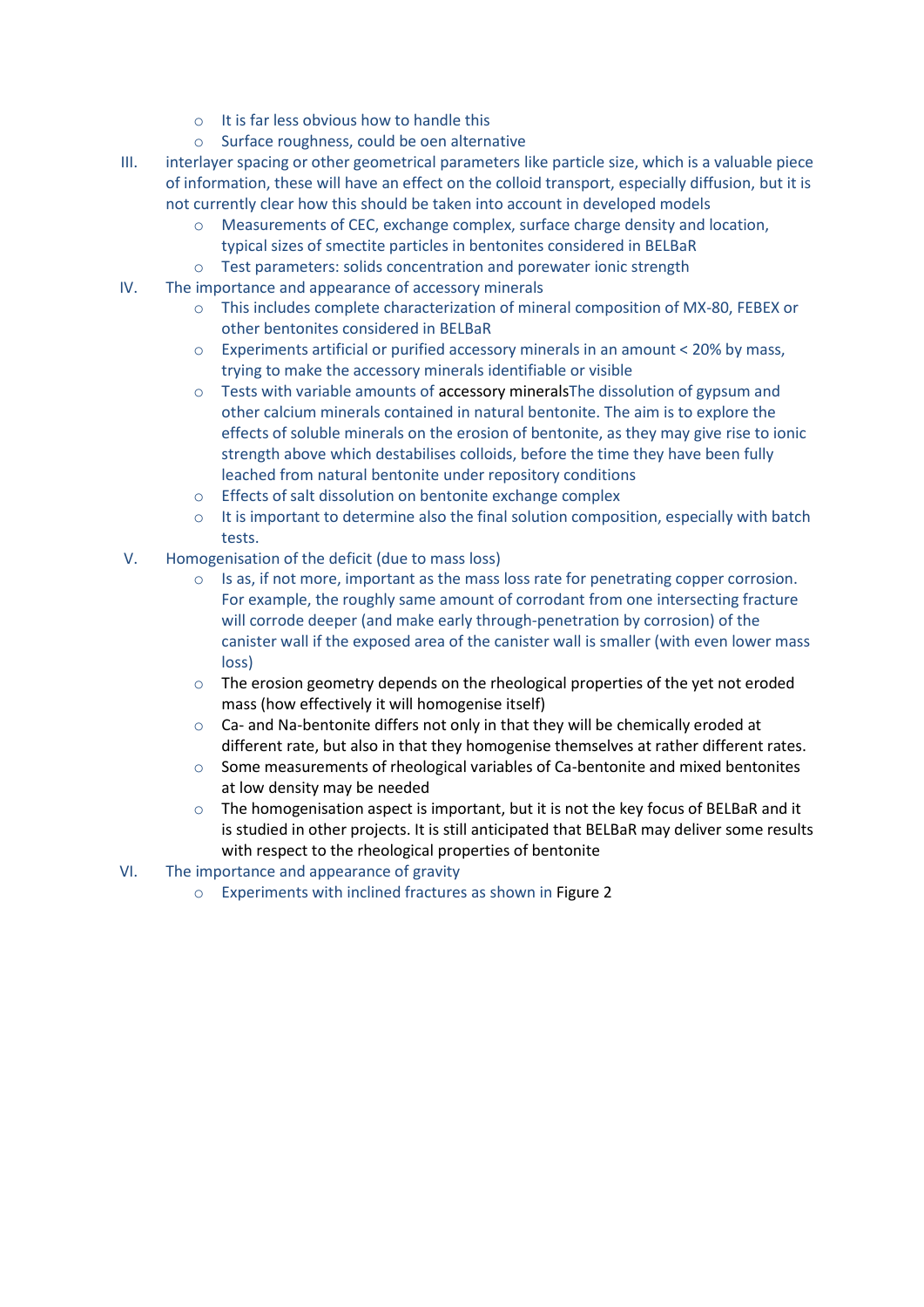

**Figure 2 Inclining fractures intersecting a deposition hole**

<span id="page-5-0"></span>It is important to ensure that the initial state of any experiment is such that it enables as unequivocal an interpretation of the results as possible as decoupling of processes may often turn out to be very challenging, if not impossible. This pertains, for example, to the description of work under WP2:

> "*Experiments are initiated by simultaneous application of constant saturation head to the top and bottom of the samples and flow into the fracture* ..."

If the sample is not fully saturated initially, the experimental setup may not be representative of the issue *per se*. Would it be difficult to separate effects of bentonite saturation and concomitant extrusion and erosion by flow from each other, because application of a constant saturation head alone (without any flow) would make the bentonite saturate and extrude? If the experimental system is to simulate bentonite erosion at small scale, should the initial state in the experiment be such that bentonite has been let to saturate and extrude into a stagnant water-filled fracture prior to applying any flow?

### **3 Radionuclide transport mediated by bentonite colloids**

When assessing the importance of radionuclide transport via bentonite colloids the following are proposed as the most important parameters:

- Near-field colloid concentration  $\bullet$
- Near-field sorption distribution coefficients for sorption onto colloids
- Far-field colloid concentration
- Reversibility / irreversibility of sorption of radionuclides onto colloids (this is known to be of key importance, particularly in the far field)
	- o Rate of sorption/desorption
- Colloid exclusion and other properties (sedimentation, coagulation, attachment to the fracture surface, etc.) that may affect the transport of colloid particles in the far field
- Surface charge on colloids
- Specific surface area of colloids